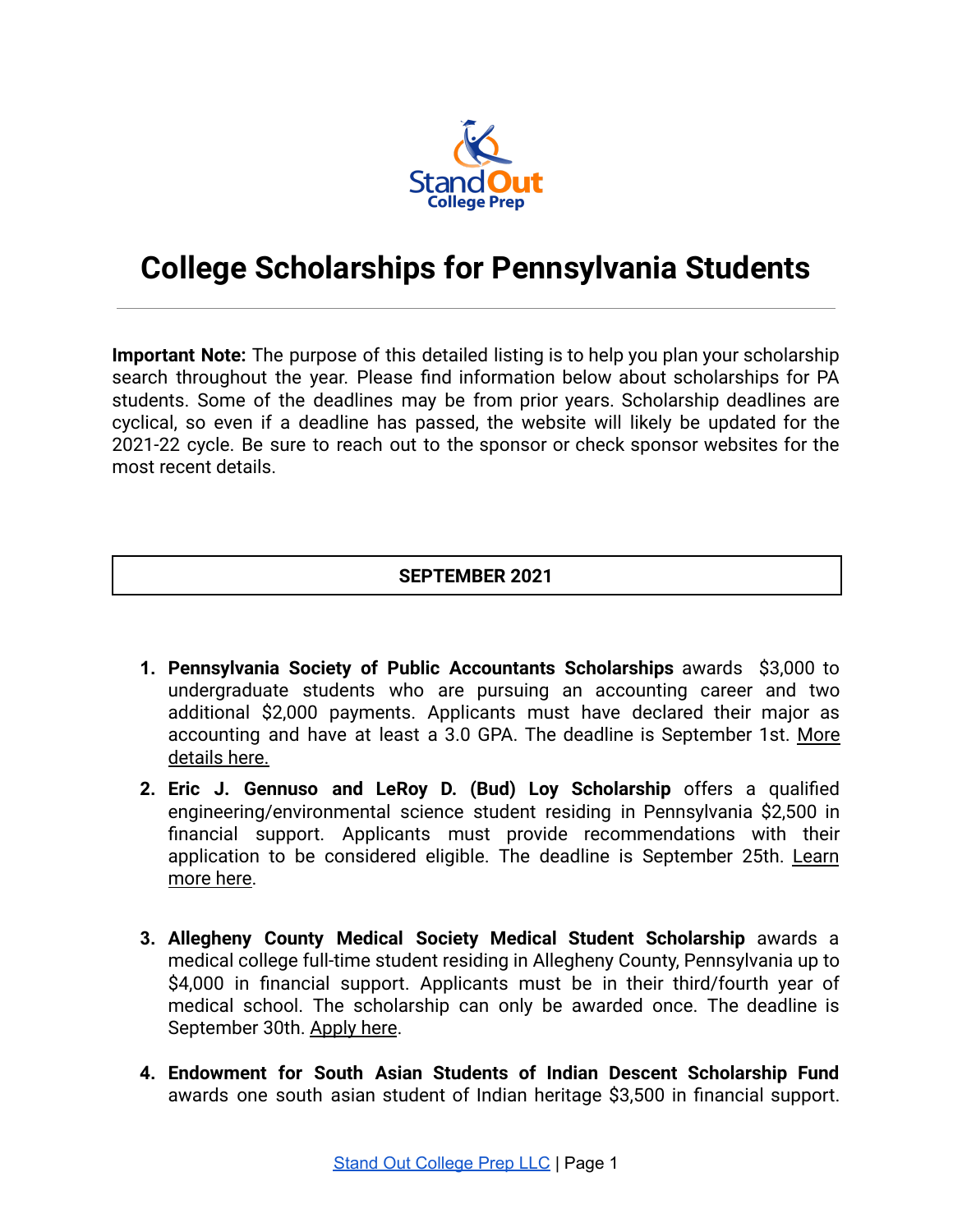Applicants must be in their 2nd-4th year of medical education and reside either in Pennsylvania or New Jersey. The deadline is September 30th. [Read more here.](https://www.foundationpamedsoc.org/student-financial-services/scholarships/esasid-scholarship)

- **5. Lycoming County Medical Society Scholarship Fund** offers two Lycoming county medical students attending allopathic or osteopathic school \$3,000 in financial support. The applicant must submit two recommendations and an essay regarding their future medical plans. The application is due September 30th. [Apply here.](https://www.foundationpamedsoc.org/student-financial-services/scholarships/lcms-scholarship)
- **6. Myrtle Siegfried, MD and Michael Vigilante, MD Scholarship Fund** awards a first year medical student who is living in Lehigh, Berks, or Northampton up to \$2,000. Applicants must submit recommendations and demonstrate potential. The deadline is September 30th. [Apply here.](https://www.foundationpamedsoc.org/student-financial-services/scholarships/myrtle-siegfried-scholarship)
- **7. Montgomery County Medical Society (MCMS) Scholarship** awards two medical students enrolled or entering their first year \$2,000 in financial support. Applicants must submit two recommendation letters and proof of enrollment. The deadline is September 30th. [Apply here.](https://www.foundationpamedsoc.org/student-financial-services/scholarships/lander-mcms-scholarship)
- **8. Scott A. Gunder, MD, DCMS Presidential Scholarship** awards \$1,500 to one medical student that is attending Penn State college of Medicine. Applicants must be in their second year of education and a resident of Pennsylvania. The deadline is September 30th. [More information here.](https://www.foundationpamedsoc.org/student-financial-services/scholarships/gunder-dcms)
- **9. Lehigh County Medical Auxiliary's Scholarship and Education (LeCoMASE) Fund Scholarship** awards two medical students that are enrolled in a US medical school while residing in Lehigh county \$2,500 in financial support. Applicants must provide two recommendations and a written essay. The deadline is September 31st. [Apply here.](https://www.foundationpamedsoc.org/student-financial-services/scholarships/lecomase-fund)
- **10.York County Conservation District Scholarship** awards \$1,000 to students that reside in York county who are seeking a career in conservation. Applicants must be majoring in agricultural,environmental, conservation, natural resource management or related science fields. The deadline is September 30th. [More](https://www.yorkccd.org/education/college-scholarships) [information here.](https://www.yorkccd.org/education/college-scholarships)

# **OCTOBER 2021**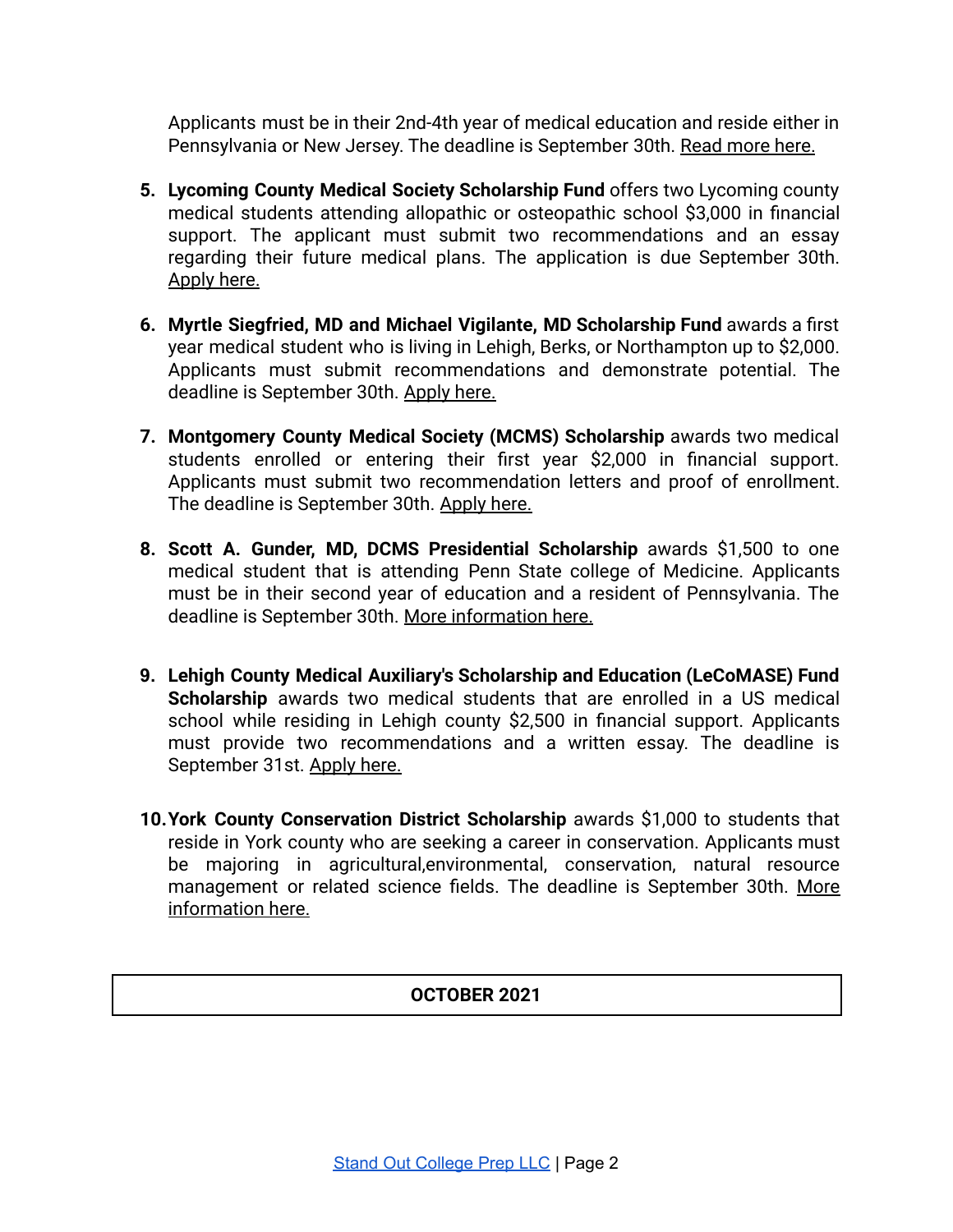**11.J. Wood Platt Caddie Scholarship** awards students that provide caddie services to golf players scholarships from \$1,000- \$10,000. Applicants must demonstrate financial need and frequent caddie service. The deadline to apply is October 31st. [More information here.](https://plattscholar.org/how-to-apply/)

# **NOVEMBER 2021**

- **12.IU Dean's Scholarship** awards an out of state student up to \$11,000 in financial support for classes, tuition, and other college expenses. Applicants must demonstrate high academic performance to be considered eligible. The deadline is November 1st. [Read more here.](https://scholarships.indiana.edu/future-scholars/iu-academic-scholarships.html)
- **13.Pennsylvania Spartan Grant** awards a minimum of \$10,000 to future Michigan State University students who are enrolling in an undergraduate program. The grant is renewable if the recipient adheres to the requirements. The recommended deadline is November 1st for the best chances of receival. [More](https://admissions.msu.edu/cost-aid/scholarships/freshman/pennsylvania-spartan-grant) [information here.](https://admissions.msu.edu/cost-aid/scholarships/freshman/pennsylvania-spartan-grant)
- **14.Society of Women Engineers - Lehigh Valley Section** awards \$5,000 to female students pursuing an engineering degree at post-secondary institutions. Applicants must demonstrate academic success, leadership qualities, and submit an essay. The deadline is November 30th. More [details here.](http://lv.swe.org/scholarships.html)

# **DECEMBER 2021**

- **15.ASA NORTHEAST Scholarship Program** offers students seeking higher education related to plumbing, heating, cooling, or industrial piping (PHCP) and pipes, valves, or fittings (PVF). Applicants may qualify for awards up to \$3,000 if they enrolled/enrolling as a full time student. The deadline is December 10th. [Learn more here.](https://www.asa.net/Join-ASA/Regional-Affiliates/Region-5-Northeast)
- **16.Charles "Chick" Roberts Scholarship** awards students attending a Pennsylvania college up to \$5,000 . Applicants must be studying water technologies to be eligible for selection. The deadline is December 21st. [More info. here](https://www.awwa.org/Membership-Volunteering/Students-Young-Professionals/AWWA-Scholarships#9998647-charles-chick-roberts-scholarship).
- **17.Pennsylvania Chafee Education and Training Grant Program** provides up to \$5,000 to students from foster care or adopted families. Applicants must be under the age of 26, demonstrate financial need and have completed their FAFSA. The deadline is December 31st. [More details](https://www.pheaa.org/funding-opportunities/other-educational-aid/chafee-program.shtml) here.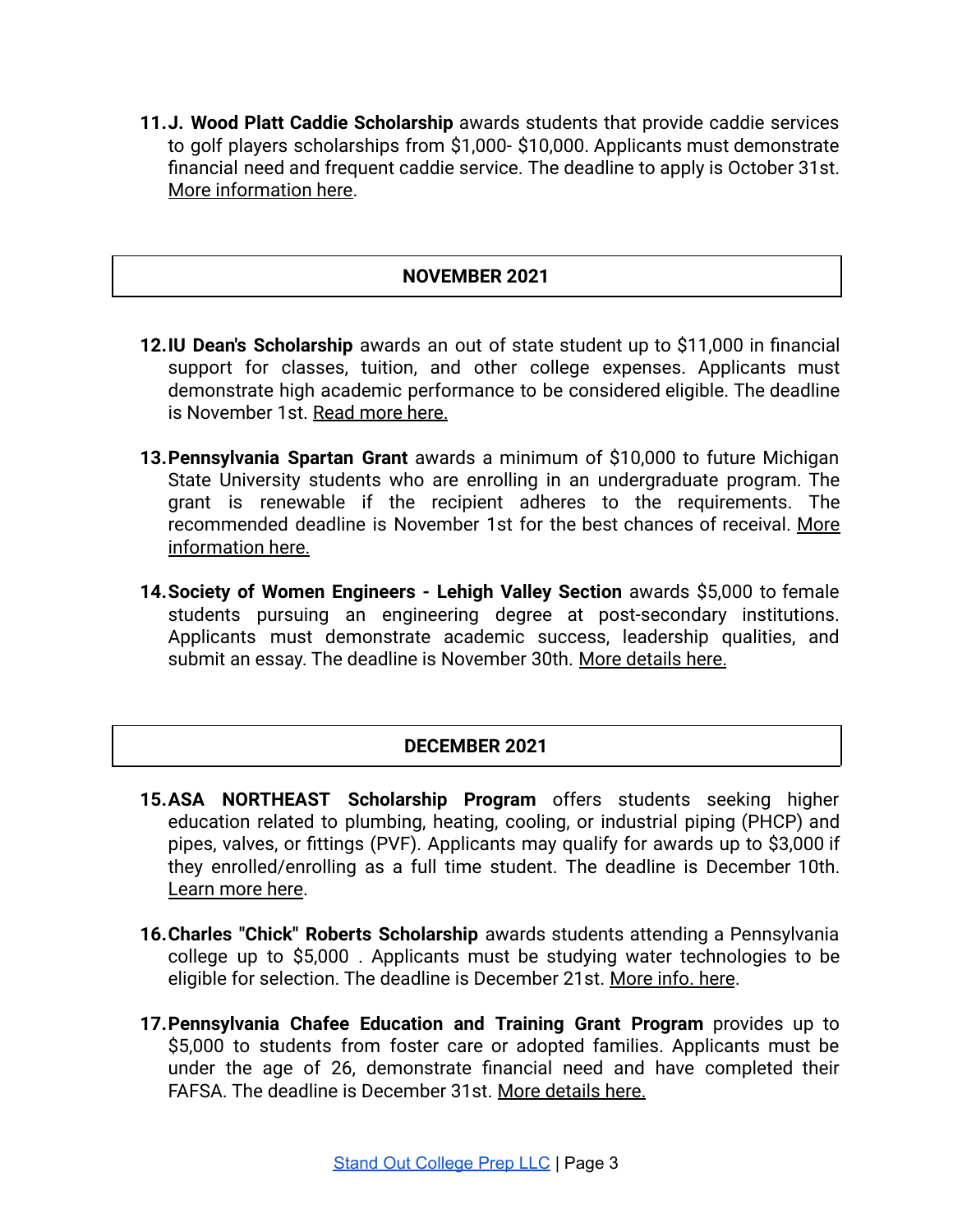# **JANUARY 2022**

- **18.Charles E. Peterson Fellowship of the Buildings of the United States and the Athenaeum of Philadelphia** awards graduate students enrolled in art and architectural history up to \$2,500. Applicants must submit a project related to American architecture to be reviewed. The deadline is January 3rd. Read [more](https://www.sah.org/jobs-and-careers/sah-fellowships-and-grants/research-fellowships#Peterson) [here.](https://www.sah.org/jobs-and-careers/sah-fellowships-and-grants/research-fellowships#Peterson)
- **19.The Farm Credit Foundation for Agricultural Advancement Scholarship** offers \$10,000 to ten eligible students who are seeking a career in agriculture. Applicants must submit essays that explain their passion and interest in the field of agriculture. The deadline is January 7th. More [details here.](https://fcfoundationforag.org/)
- **20.AAUW Carlisle Higher Education Scholarship** offers female students in Cumberland County, Pennsylvania up to \$1,500. Applicants must demonstrate financial need, have lived in Cumberland County for at least a year and attend an interview to review the reward if granted. The deadline is January 12th. [Learn](https://carlisle-pa.aauw.net/scholarship/) [more here.](https://carlisle-pa.aauw.net/scholarship/)
- **21.Ford Built Tough Scholarship** offers students \$1,000 in financial support. Applicants must submit their application and travel to the nearest participating ford dealership to attain the dealer code. The deadline is January 14th. [More](https://www.ffa.org/participate/grants-and-scholarships/scholarships/) [information here](https://www.ffa.org/participate/grants-and-scholarships/scholarships/).
- **22.Clarkston Scholars Program** awards a sophomore college student who expresses interest in studying in the field of life science up to \$10,000 (\$5,000 per year) and mentoring. Applicants must reside in Pennsylvania. The deadline is January 15th. [Read more here.](https://clarkstonconsulting.com/clarkston-scholars-program/)
- **23.Seeds of Fortune Inc. Scholars with Yale Women in Economics** offer high school students that identify as women of color financial support. Applicants must be a high school junior/graduate and have at least a 3.0 GPA. The deadline for applying is January 18th. [Apply here.](https://www.seedsoffortune.org/apply)
- **24.Animal Care PA's Veterinary Student Scholarship** awards 2nd/3rd/4th-year veterinary students residing in Pennsylvania with financial support. Awards vary. Applicants must demonstrate financial need and attend a school of veterinary medicine. The deadline is January 31st. [Learn more](https://animalcarepa.org/programs/veterinary-scholarship-program/pvf-scholarship.html) here.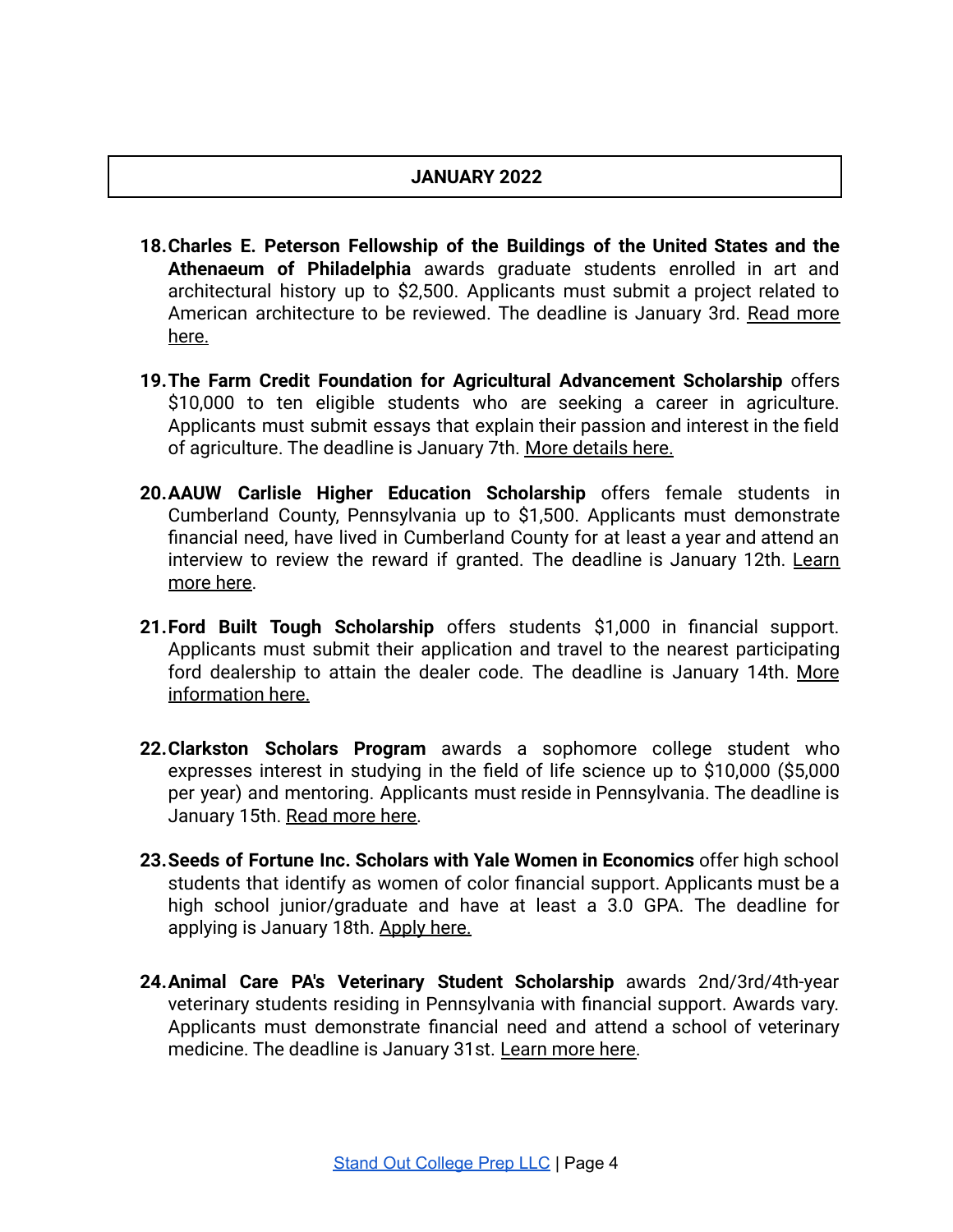**25.Interpublic Group Scholarship and Internship** awards a student that demonstrates ethnic diversity and a passion for a career in communications. Applicants must be able to participate in a paid internship in New York City during the summer and interview. The deadline to apply is January 31st. [More](https://scholarships.nywici.org/sponsored-scholarships) [info. here.](https://scholarships.nywici.org/sponsored-scholarships)

## **FEBRUARY 2022**

- **26.AAHA Lou Manzione Scholarship** offers a \$1,000 scholarship to high school students who are seeking further education after graduating and are registered with USA Hockey. Applicants must submit a 500 word essay paired with various academic documents. The deadline to apply is February 1st. [Learn more here](https://www.atlantic-district.org/scholarships).
- **27.The Roothbert Fund Scholarships** awards students who live in the eligible states grants between \$5,000-\$7,000. Applicants must demonstrate financial need and spiritual values. Students and undergraduate students are encouraged to apply. The deadline is February 1st. [More details here.](https://www.roothbertfund.org/scholarships)
- **28.Jimmy Rane Foundation Scholarship** awards senior high school and 1st/2nd year college students with multiple scholarship opportunities. Applicants must demonstrate financial need and academic work ethic. The deadline is February 7th. [Apply here.](https://www.jimmyranefoundation.org/scholarship-about)
- **29.Jewish Federation of Greater Pittsburgh Central Scholarships** awards Jewish students residing in Allegheny, Beaver, Butler, Washington and Westmoreland counties various scholarship opportunities. Applicants must demonstrate financial need to be considered eligible. The deadline for submitting the application is February 12th. [More information here.](https://www.jfcspgh.org/services/scholarships/)
- **30.Bill and Shireen Kirk Scholarship Fund** awards third/fourth year undergraduate and graduate students with financial support expressing interest in business, marketing, construction management and more. Awards vary and applicants must demonstrate financial need. The deadline is February 15th. [Read more here](https://www.asphaltfoundation.org/kirk-scholarship/).
- **31.Simon Youth Greg Saunders Legacy Scholarship Program** awards children of Simon Property Group employees \$3,000 in financial support. Applicants must be younger than 24 and a dependent of an employee who has been employed for at least a year. The deadline is February 19th. Learn [more here.](https://programs.applyists.com/syf/#1532705722829-27f60609-dd5c)
- **32.New York Women in Communications Scholarship** offers undergraduate scholars who are pursuing a career in communications or a related field of study various amounts of financial support. Applicants must be fully enrolled,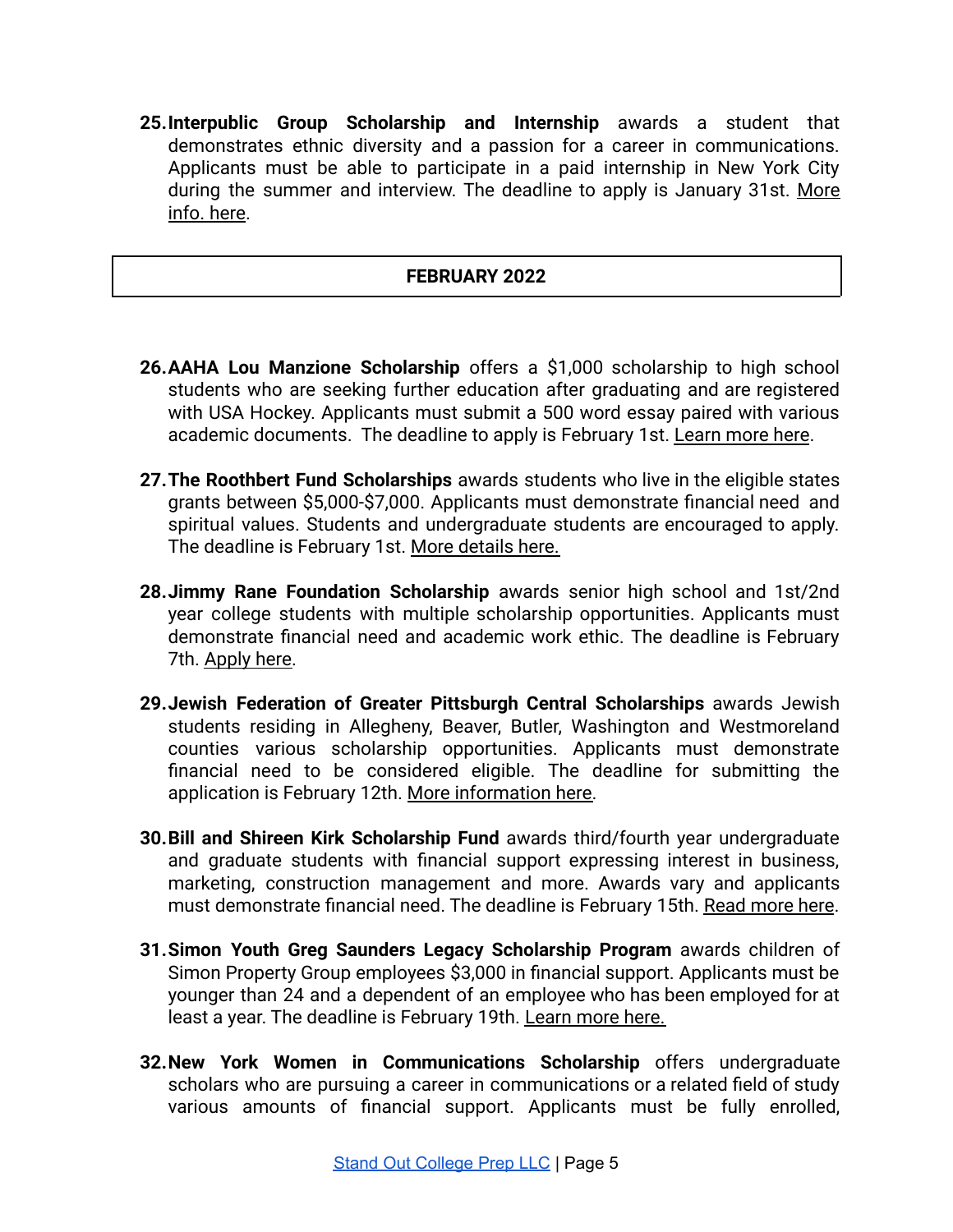interviewed and capable of completing a mandatory internship. The deadline is February 26th. [More information here.](https://scholarships.nywici.org/eligibility-and-qualifications)

- **33.Jim Borden Memorial Scholarship** awards students seeking a career in journaling \$30,000 in \$7,500 installments as well as internship opportunities that can lead to permanent job assignments. Applicants must be able to participate in a summer internship and major in journalism, communications, or english writing. The deadline is February 28th. [More information](https://tribtotalmedia.com/jim-borden-memorial-scholarship/) here.
- **34.Alliance Medical Education Scholarship Fund (AMES)** awards full-time college medical students multiple payments of \$2,500 in financial aid. Applicants must have resided in Pennsylvania for at least a year and enrolled in their 2nd or 3rd year as a medical student. The deadline is February 28th. [Learn more here](https://www.foundationpamedsoc.org/docs/librariesprovider3/foundation-documents/2021-scholarship-materials/2022-ames-application-eligibility-instructions.pdf?sfvrsn=acb98be4_3).

# **MARCH 2022**

- **35.Herb it Forward Scholarship** awards scholars from disadvantageous backgrounds up to \$5,000 depending on their household income. Applicants must reside in the listed counties in Delaware, Greater Philadelphia and Pennsylvania and be a senior in highschool or a freshman in college. The deadline to apply is March 1st. [More details here](https://www.herbie.com/hif-scholarship/)**.**
- **36.PSGC Undergraduate Scholarship** offers high school students who are planning to pursue a major in science, technology, engineering, or math (STEM) program that leads to a NASA related career. Applicants must be planning to enroll in a Pennsylvania college. Minority representing individuals are encouraged to apply. The deadline is March 1st. [Learn more here.](https://sites.psu.edu/paspacegrant/opportunities/scholarships/state-wide-undergraduate-scholarships/)
- **37.Princeton Prize in Race Relations (PPRR)** awards high school students who have been improving the quality of their communities through volunteership and racial relations up to \$1,000 in financial aid. Selected applicants will be invited to the Symposium to discuss various topics with other prize recipients. The deadline is March 1st. [More information here.](https://princetonprize.smapply.io/prog/princeton_prize_in_race_relations/)
- **38.Bridging the Dream Scholarship Program for High School Seniors** offers up to \$10,000 to 25 incoming full-time college students. Applicants demonstrating leadership abilities and diversity are eligible from any state except Utah. Students must also be eligible for a Pell-Grant. The deadline to apply is March 8th. [Learn](https://www.tmcf.org/students-alumni/scholarship/tmcf-bridging-the-dream-scholarship-program-for-high-school-seniors/) [more here](https://www.tmcf.org/students-alumni/scholarship/tmcf-bridging-the-dream-scholarship-program-for-high-school-seniors/)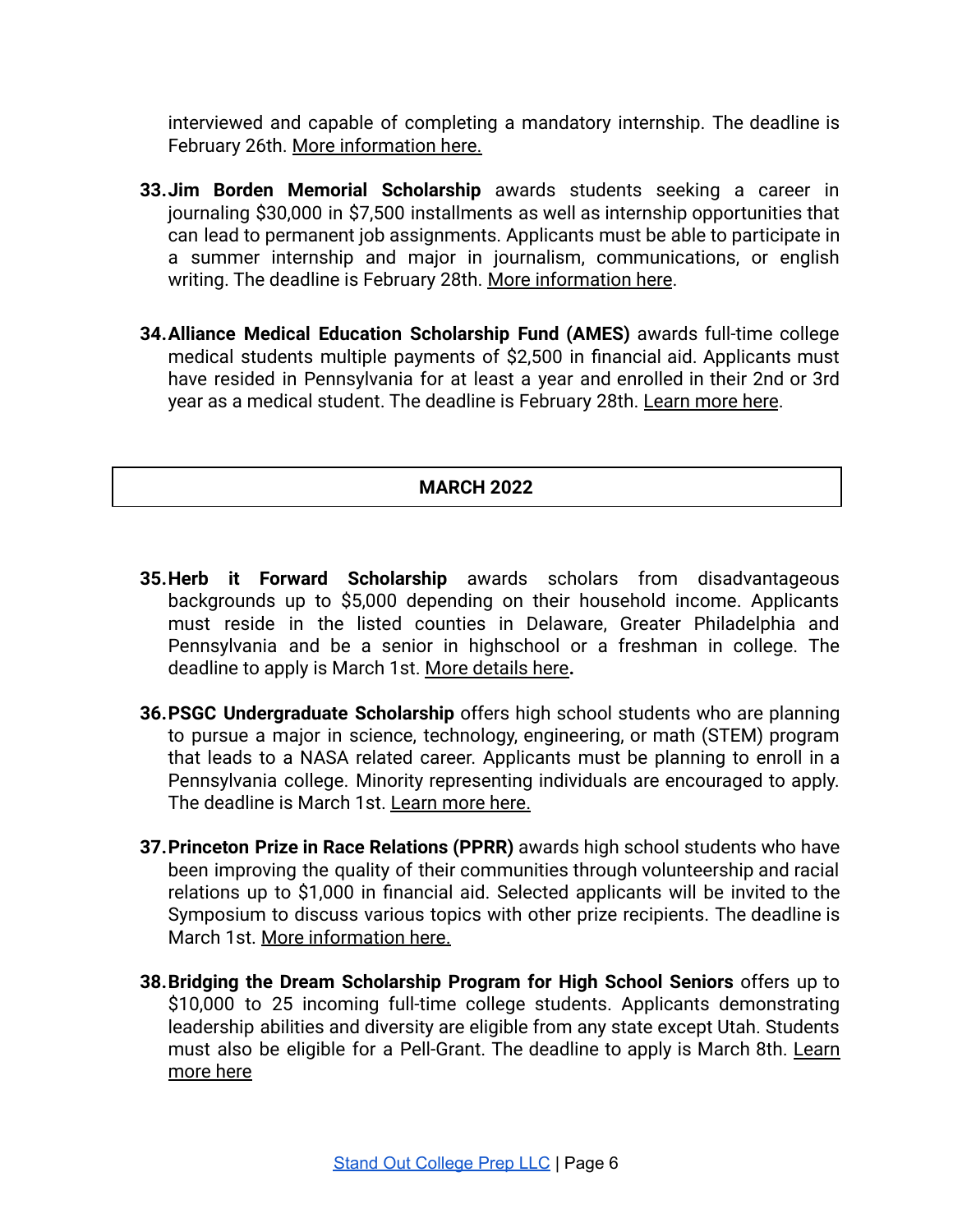- **39.James A. McCavitt and Annie LePors McCavitt Scholarship Fund** awards a student with an interest in education, nursing, law enforcement, medical research or social work up to \$1,000. The applicant must be graduating from a school in the Tussey Mountain School District in Pennsylvania to be considered eligible. The deadline is March 12th. [Apply here](https://www.siliconvalleycf.org/scholarships/mccavitt).
- **40.CMAA Mid-Atlantic Chapter Scholarship** awards three students seeking a career in construction management, engineering, or architecture financial support for their educational career. Award amounts vary based on placement. Applicants must be attending a construction management course and express passion for the career through an essay. The deadline to apply is March 15th. Read [more](https://www.cmaamidatlantic.org/scholarship-program) [here](https://www.cmaamidatlantic.org/scholarship-program).
- **41.MAC CMAA Graduate / Undergraduate for Construction Managers** awards students interested in engineering, manufacturing, and construction management various scholarships. Undergraduate and graduate applicants are eligible for financial support. The deadline is March 15th. [More information here.](https://cmaasac.org/cmaa-scholarship-foundation/scholarship/)
- **42.Elizabeth Horvath Swimming Scholarship Fund** awards Berk county high school students to receive \$1,000. Applicants must have a GPA of 2.5 or higher, be active with their school's swimming team during their senior year and/or planning to join the swimming team for their college. The deadline is March 15th. [Learn](https://bccf.org/scholarships/elizabeth-horvath-swimming-scholarship-fund/) [more here.](https://bccf.org/scholarships/elizabeth-horvath-swimming-scholarship-fund/)
- **43.M. Verna Butterer Educational Trust** awards Bucks county students who are ready to enroll in a post-secondary education up to \$14,000. Half of the award will be a loan and half will be a grant. The applicant must demonstrate financial need and pay back the loan within five years of final payment. The deadline is March 15th. [More information here.](http://butterer.org/index.htm)
- **44.PAMS Julie Sullivan Memorial Scholarship Award** offers various awards to high school seniors who exemplify academic success and experience with home medical equipment. Applicants must reside in either Pennsylvania or Delaware and provide two letters of recommendation. The deadline is March 19th. [Learn](https://www.pamsonline.org/pams-julie-sullivan-memorial-scholarship-award) [more here.](https://www.pamsonline.org/pams-julie-sullivan-memorial-scholarship-award)
- **45.NIADA Foundation Regional Scholarships** offers high school students who enrolled in their senior year \$3,500 in financial support. Applicants must demonstrate academic success and potential for handling college courses. The deadline is March 26th. [Learn more here.](https://www.niada.com/foundation_scholarship.php)
- **46.James T. and Rose M. Perryman Family Foundation Scholarship** awards students seeking a career in technology, engineering, math, or metal work up to \$25,000 in financial support. Applicants must be undergraduates or in trade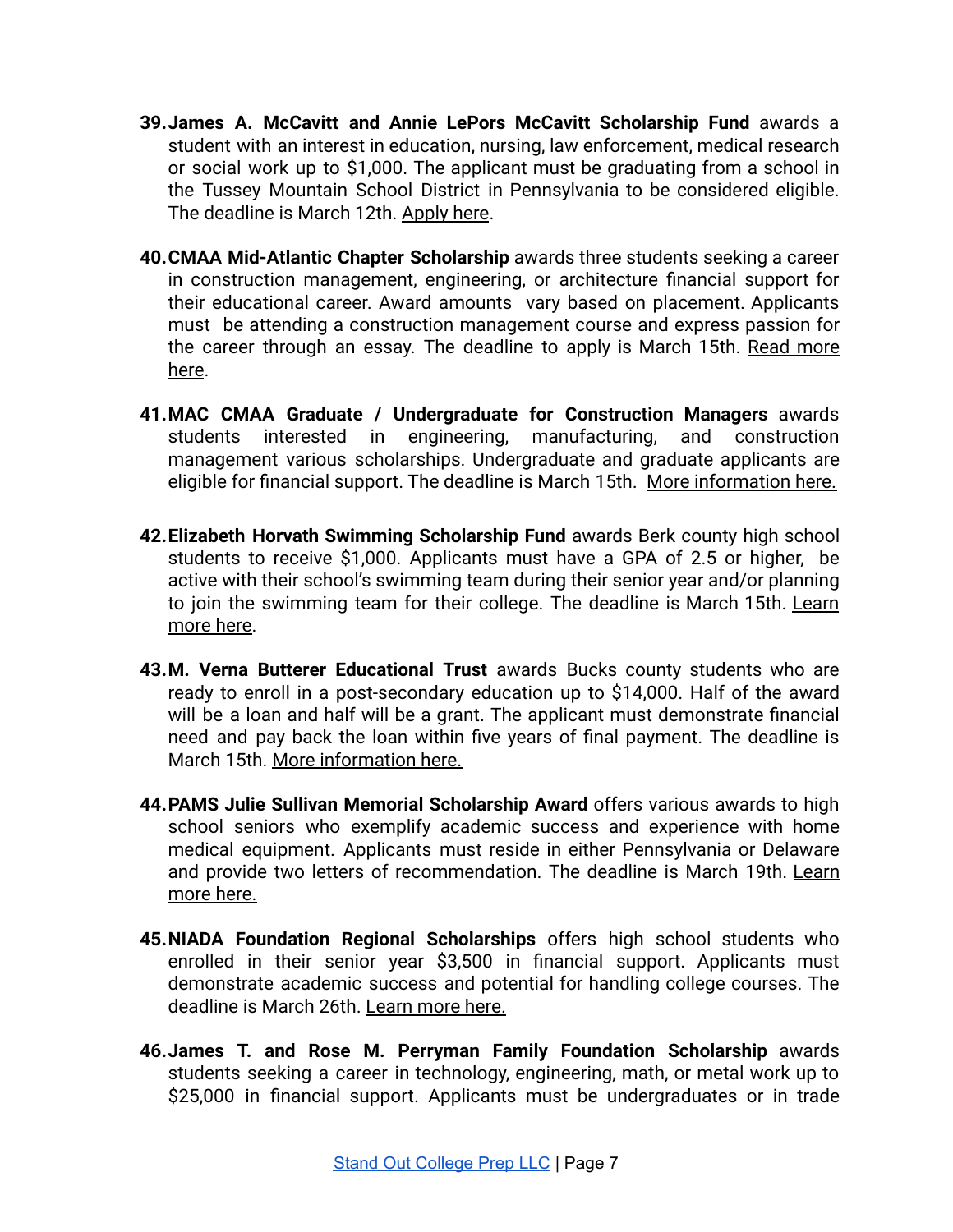school as well as be able to provide two letters of recommendation. The deadline to apply is March 30th. [Apply here](https://perrymanfoundation.org/about-the-foundation/).

- **47.Allegheny Mountain Section Air & Waste Management Assn. Scholarships** offer students interested in a career in the environmental field (law, engineering, or environmental science) up to \$4,000. Applicants may apply annually with their transcript and a college acceptance letter within the applicable location. The Deadline is March 31st. [More details here](https://www.ams-awma.org/amsscholarship).
- **48.American Advertising Federation Pittsburgh Scholarship** awards 3rd/4th year college students pursuing degrees in advertising, communication, or marketing \$1,700 in financial support. Applicants must demonstrate skills related to their field of study and reside in one of the eligible counties. The application is March 31st. [Learn more here](https://pittsburghfoundation.org/scholarship/1782)
- **49.Pennsylvania Postsecondary Educational Gratuity Program** awards a waiver to the children of individuals who died in the line of duty (police officers, firefighters, correction facility employees, or national guard) after January 1st, 1976. Applicants must be 25 years old or younger and enrolled in a post-secondary school in Pennsylvania. The deadline is March 31st. [More details here.](https://www.pheaa.org/funding-opportunities/other-educational-aid/postsecondary-educational-gratuity.shtml)
- **50.Westinghouse-Pittsburgh WIN Scholarship** offers \$2,500 to a female student who is pursuing a degree in engineering, physical sciences or mathematics. Applicants must be a high school senior graduating from a Pittsburgh school. The deadline is March 31st. [Apply here.](https://www.westinghousenuclear.com/about/community-and-education/westinghouse-women-in-nuclear)

# **APRIL 2022**

- **51.Crawford Heritage Community Foundation Scholarships** offer students various scholarship opportunities depending on their educational status. Applicants are required to submit their financial aid report with their application as well as fulfill any requirements for eligibility. The deadline is April 1st. [Read more here](https://www.crawfordheritage.org/scholarship/).
- **52.WWOAP Scholarship** awards \$1,500 to WWOAP members, their dependents, and eligible students. A \$500 scholarship is also offered to applicants enrolled in a technical school. Applicants must reside in Pennsylvania. Individuals seeking a career in the water supply field is preferred. The deadline is April 1st. [Learn](https://www.wwoap.org/resources-exams/scholarships/) more [here.](https://www.wwoap.org/resources-exams/scholarships/)
- **53.PLS Foundation Scholarships** awards various amounts of financial support to students enrolled in a major related to land surveying. Recipients will receive two installments (one at the beginning of each semester). Applicants must live in the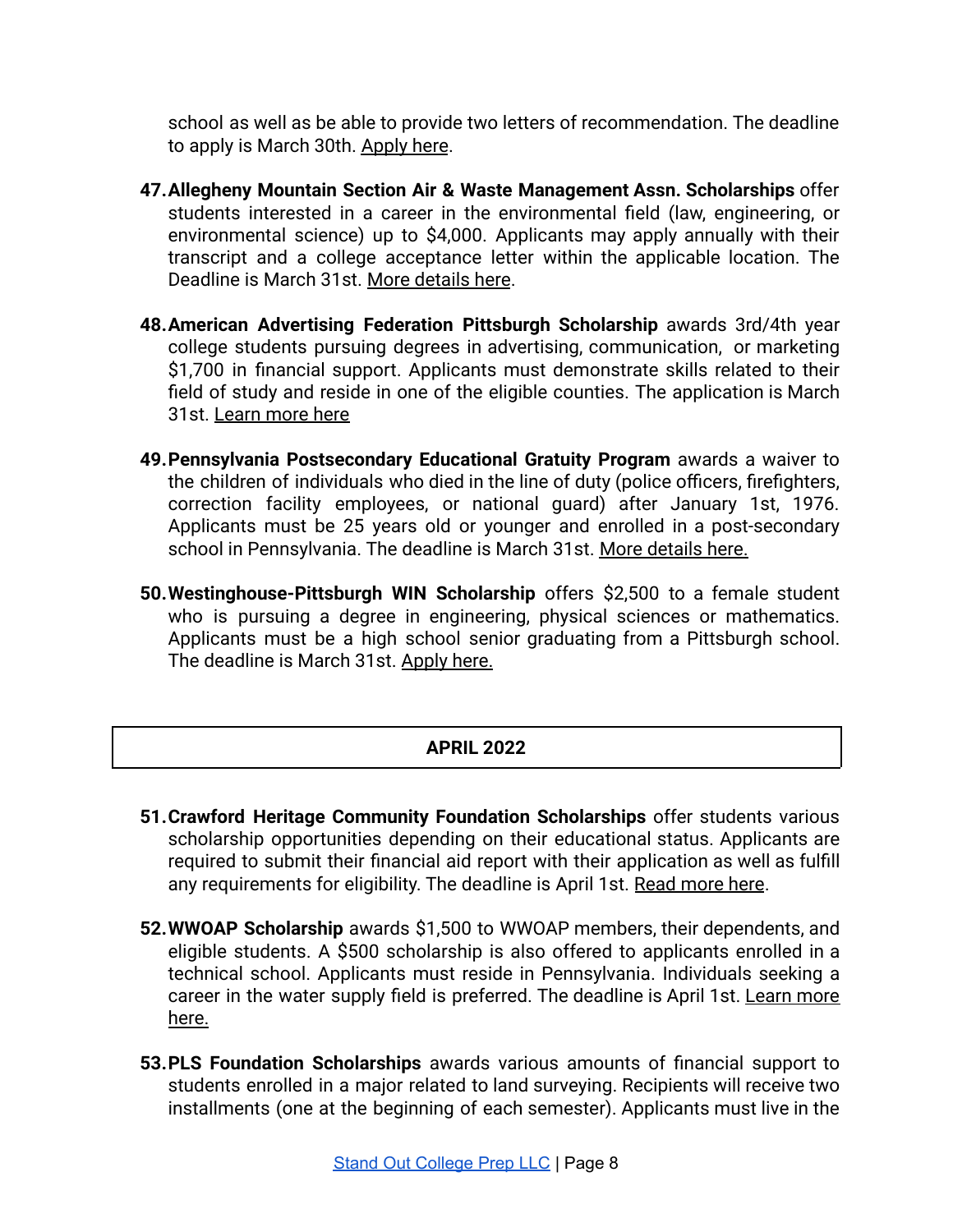commonwealth of Pennsylvania and submit the required documents. The deadline is April 1st. [More information here.](https://www.psls.org/scholarship/)

- **54.Hellenic University Club of Philadelphia Scholarship Program** awards numerous scholarships opportunities to both undergraduate and graduate scholars seeking financial support. Awards range from \$2,000-\$5,000. The deadline to apply is April 1st. [More information here](http://www.hucphiladelphia.org/huc-scholarship-program/).
- **55.The Mervyn Sluizer, Jr. Scholarship** awards high school seniors that are members of the Boy Scouts of America and reside in Greater Philadelphia. Applicants must demonstrate leadership qualities and an active member of the Boy Scouts for at least five years. The deadline to apply is April 5th. More [details](https://app.smarterselect.com/programs/54651-The-Philadelphia-Foundation) [here.](https://app.smarterselect.com/programs/54651-The-Philadelphia-Foundation)
- **56.Bart Pitman Memorial Music Scholarship** offers current and incoming college students expressing interest in classical piano or organ \$6,000 in financial support. Applicants will be expected to audition live. The deadline is April 10th. [Learn more here.](https://www.delvalmusicclub.org/pittman-scholarship-form)
- **57.Steve A. Garban Grant-in-aid** offers grants to first year college students that are the children of Penn State/College. Applicants must demonstrate future academic potential and leadership capabilities. The deadline is April 16th. [More](https://studentaid.psu.edu/types-of-aid/scholarships/applications) [details here.](https://studentaid.psu.edu/types-of-aid/scholarships/applications)
- **58.The James K. Adams and Arlene L. Adams Foundation** provides loans to students that demonstrate active community participation. Applicants must have applied to a post-secondary institution and graduated from an eligible high school. The deadline is April 19th. [Learn more here.](https://www.adams.foundation/eligibility.cfm)
- **59.Marquette Savings Bank Scholarship** provides \$1,000 to students that demonstrate financial need and are seeking a career in fields related to manufacturing. Applicants must be residents of Western Pennsylvania and must be at least a senior in high school. The deadline is April 20th. [Apply here.](https://marquettesavings.bank/community/education/)
- **60.Byham's Insurance Services Scholarships** offer students living in Northwestern Pennsylvania up to \$750 in financial support. Applicants who are unemployed, underemployed, or in an incumbent position are eligible. The application deadline is April 20th. [Read more here.](https://nwpa-ntma.com/Scholarships)
- **61.Kenneth & Margaret Deane Scholarship** awards students pursuing a career in mechanical, technical and precision engineering as well as other manufacturer/technical majors. Applicants must live in Northwestern Pennsylvania and provide a letter of recommendation. The applications April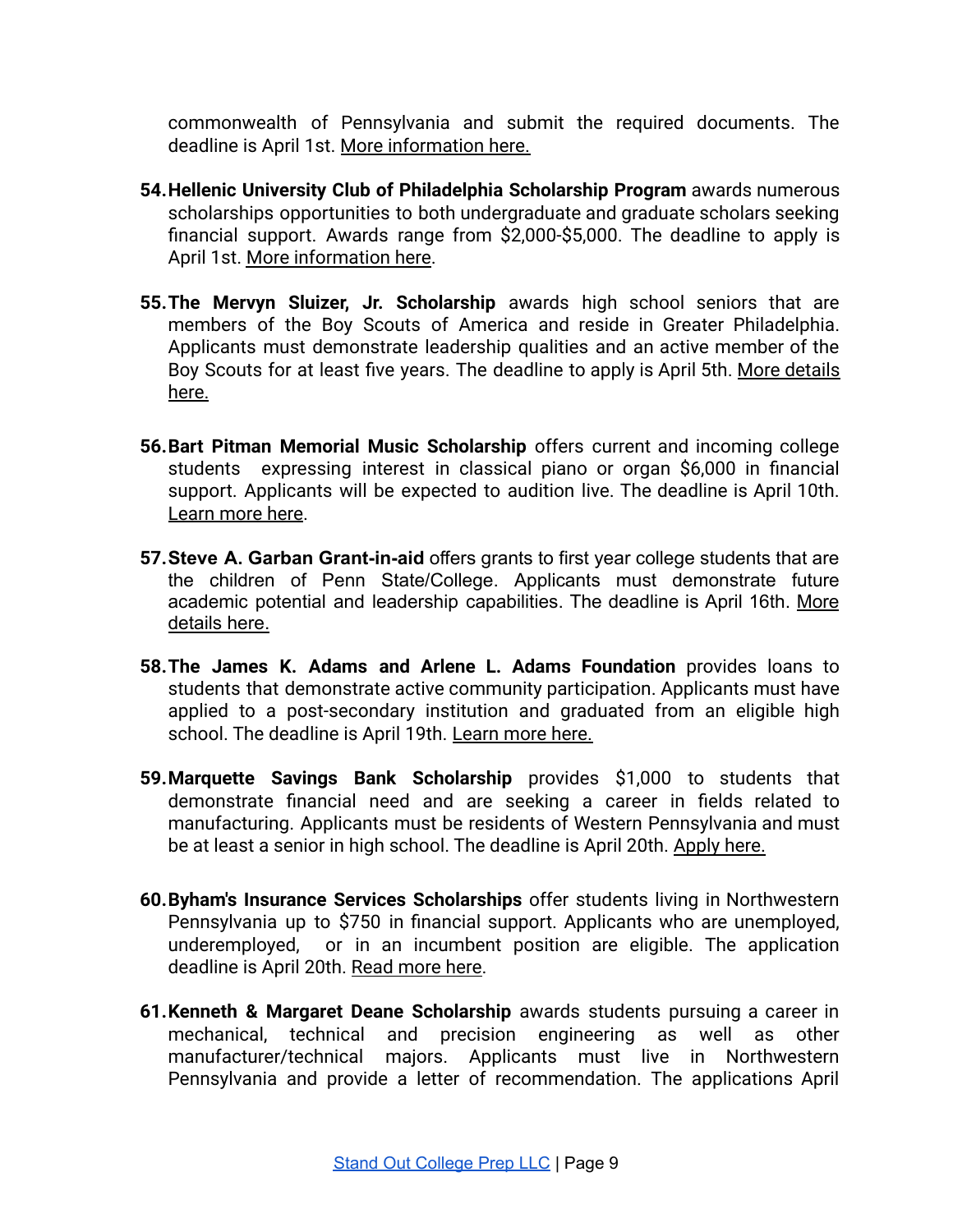20th. [Apply here.](https://nwpa-ntma.com/content.php?page=Scholarships)

- **62.Hagan Business Machines of Meadville, Inc. Scholarship** awards a high school graduate seeking a career in the mechanical trade \$1,000 in financial support. Applicants must demonstrate financial need and provide a recommendation with their application. The application is due April 20th. [Apply here](https://nwpa-ntma.com/Scholarships).
- **63.Homeless Children's Education Fund's Hope Through Learning Award** awards students who are homeless or have been homeless while enrolled in an academic institution \$2,500 in financial support. Applicants must live in Alleghany county and be under 25 years old. The deadline to apply is April 30th. [More information here.](https://homelessfund.org/hope/)
- **64.Northern Tier Hardwood Association Community Forests Scholarship** awards students living in Bradford, Lackawanna, Luzerne, Pike, Sullivan, Susquehanna, Tioga, Wayne, and Wyoming counties up to \$1,500 in financial support. Applicants must express interest in urban forestry, arboriculture, or another related major and provide recommendations. The deadline is April 30th. [Learn](https://nthardwoods.org/postcategory.php?c=Scholarships) [more here.](https://nthardwoods.org/postcategory.php?c=Scholarships)
- **65.Delmar Foundation Scholarships** awards various scholarships to students from various backgrounds. Applicants must be at least in their senior year of highschool with intentions of post secondary education and demonstrate financial need to be considered eligible. The deadline is April 30th. [Learn](https://dmcfoundation.awardspring.com/Home/Scholarships) more [here](https://dmcfoundation.awardspring.com/Home/Scholarships).
- **66.Pittsburgh Metro Area Hispanic Chamber of Commerce Foundation Scholarship Fund** awards \$2,000 to incoming college students of hispanic descent who reside or plan to reside in the eligible counties. Applicants must have \$1,000 of debt that is not covered by financial aid and display their involvement in the community. The application is due April 30th. More [details here.](https://www.pmahcc.org/ApplyNow)
- **67.Pittsburgh Penguins Foundation Scholarship** awards students \$3,000 and an additional \$2,000 if the recipient maintains a 3.0 GPA. Applicants must have attended a Pittsburgh or Allegheny high school and demonstrate leadership qualities. The deadline is April 30th. [Learn more](https://www.pittsburghpenguinsfoundation.org/program/scholarships/) here.
- **68.Richard A. Ash Scholarship** awards students residing in Philadelphia \$1,000-\$5,000 in financial support. Applicants must demonstrate financial need and be accepted/enrolled in college or trade school. The deadline is April 30th. [Apply here.](https://www.philafound.org/students/apply-for-a-scholarship/)
- **69.Synod of the Trinity Presbyterian Scholarship Fund** awards \$1,200 to eligible students that live in the western half of the Synod of the Trinity and plan to attend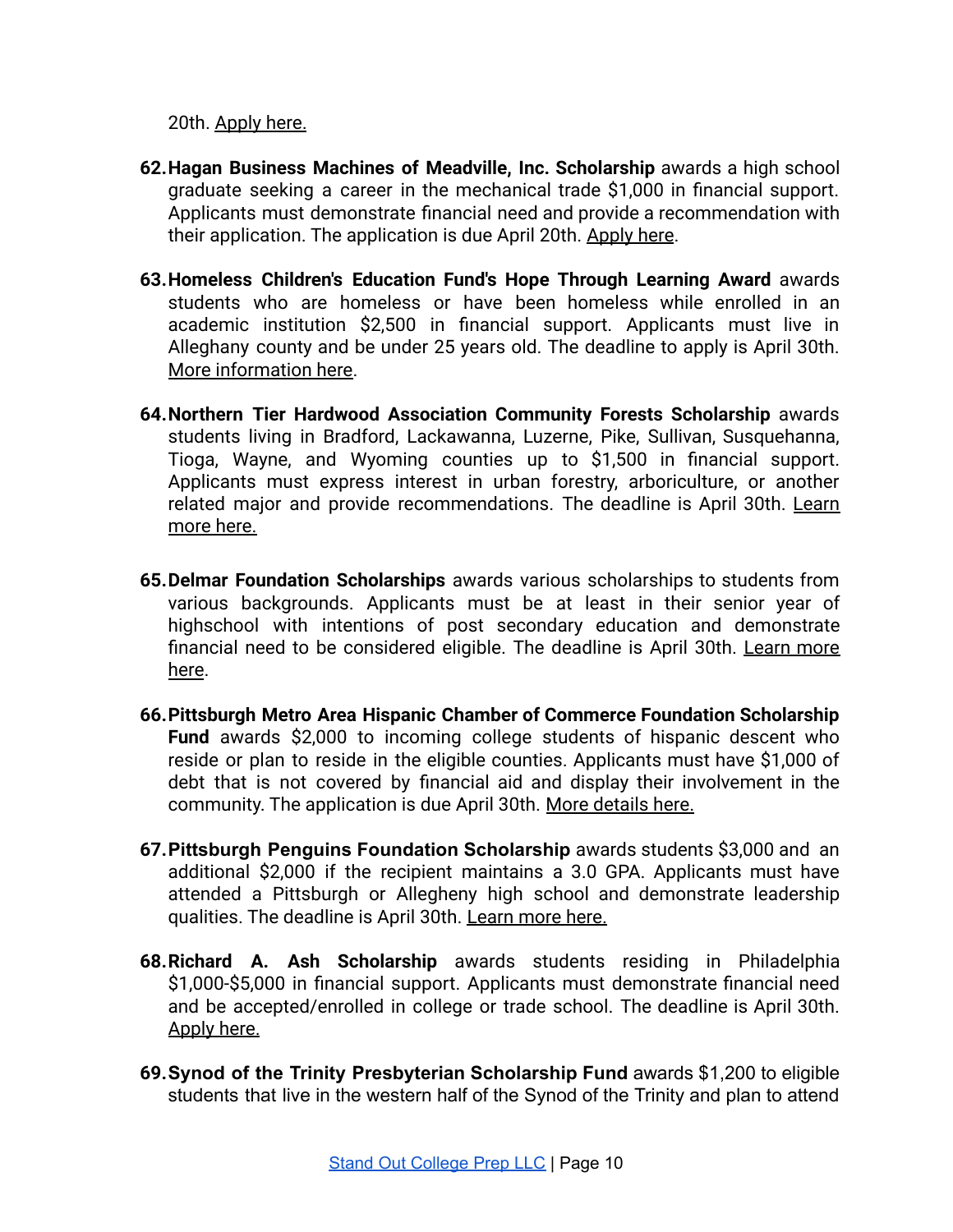a post-secondary institution in the area. Applicants must demonstrate financial need and be a member of the Presbyterian church. The deadline is April 30th. [More details here.](https://www.syntrinity.org/ministry-mission-applications/student-study-scholarship/)

#### **MAY 2022**

- **70.Bradford-Sullivan Forest Landowners' Association Scholarship** offers senior high schools students awards up to \$500. Applicants must be seeking an environmental education in forestry, agricultural, natural resource management, environmental education and be a resident in Bradford or Sullivan County to be eligible. The deadline to apply is May 1st. [More details](https://nthardwoods.org/post/_docs/BradfordSullivanForestLandowners.pdf) here.
- **71.The Pittsburgh Promise Scholarship** provides \$20,000 (\$5,000 per year) to students applying to a post-secondary institution. Applicants must be attending a Pittsburgh Public School starting from 9th grade with a GPA of 2.5. The deadline is May 1st. [More details here.](https://pittsburghpromise.org/the-scholarship/eligibility/)
- **72.The John Lepping Memorial Scholarship** awards students with disabilities up to \$5,000 in financial aid. Applicants must reside in New York, Pennsylvania, or New Jersey and demonstrate personal investment in one's future. Proof of disability is required to be considered eligible. The deadline is May 1st. [Learn more here.](http://www.lepfoundation.org/applications)
- **73.Raymond E. Venema, Jr. Memorial Scholarship Fund** awards students that are pursuing a career in construction. Applicants must be a high school graduate of Clinton, Lycoming or Sullivan County and plan to attend college, trade school, or technical college. The deadline is May 1st. [Apply](https://www.fcfpartnership.org/apply/by-special-interest) here.
- **74.Pennsylvania State Grant Program** awards Pennsylvania high school graduate students various amounts of financial support. Applicants must be enrolled half time in a 2-4 year program and apply for the grant with their FAFSA application. The deadline is May 1st for private colleges and renewing applicants, August 1st for community colleges, and August 15th for summer term applicants. [Learn](https://www.pheaa.org/grants/state-grant-program/) [more here.](https://www.pheaa.org/grants/state-grant-program/)
- **75.Dunkin' Donuts Philadelphia Regional Scholarship Program** awards senior high school students residing in the listed counties in Delaware, New Jersey and Pennsylvania up to \$2,000 in financial support. Applicants must have a GPA of 3.0 and plan to enroll at a 2-4 year college, The deadline is May 5th. Read [more](https://learnmore.scholarsapply.org/dunkinphilly/) [here](https://learnmore.scholarsapply.org/dunkinphilly/).
- **76.CBC Spouses Performing Arts Scholarship** offers African-American/Black students financial assistance awards for financial assistance (varies). Applicants must be seeking a performing arts degree, at least a 2.5 GPA and full-time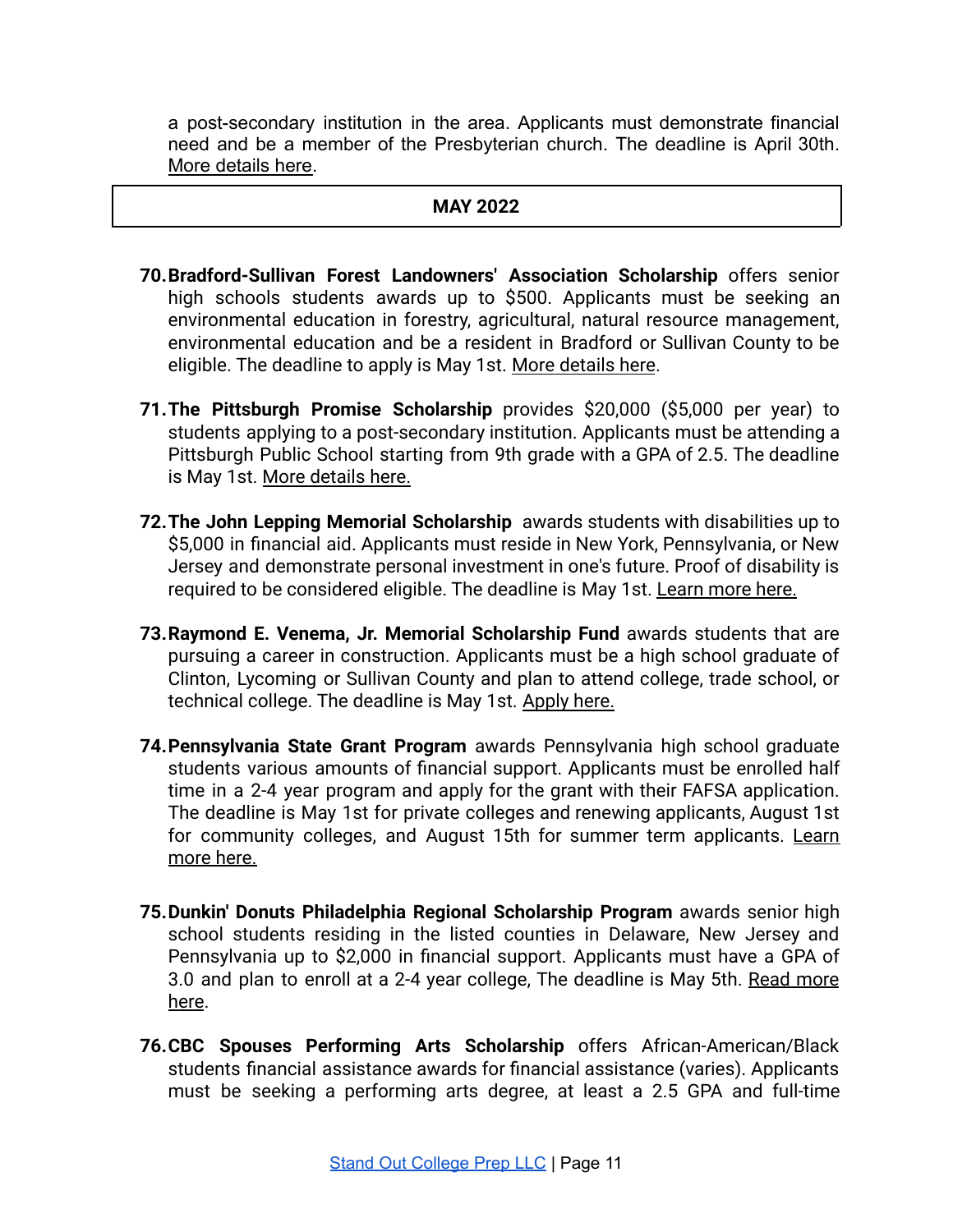enrollment to be eligible for the scholarship. The deadline for applying is May 7th. [Learn more here.](https://cbcfinc.academicworks.com/opportunities/731)

- **77.CBC Spouses Essay Contest** awards African-American/ Black students up to \$2,000. Applicants must demonstrate knowledge about the pressing issues of the African-American community in a 750 word essay and have at least a 2.5 GPA to be eligible. The deadline for applying is May 7th. [More info. here](https://cbcfinc.academicworks.com/opportunities/806).
- **78.CBC Spouses Education Scholarship** awards African- American/ Black students seeking a full-time post secondary education. Applicants must demonstrate leadership qualities and reside in a CBC member district. Applicants must have at least a 2.5 GPA to be eligible. The application deadline is May 7th. [Learn](https://cbcfinc.academicworks.com/opportunities/727) more [here](https://cbcfinc.academicworks.com/opportunities/727).
- **79.CBC Spouses Visual Arts Scholarship** awards full-time African-American/Black students up to \$3,000 for degrees related to visual arts such as photography, graphic design, architecture and more. Applicants must have at least a 2.5 GPA to be eligible. The application deadline is May 7th. [Read more here.](https://cbcfinc.academicworks.com/opportunities/729)
- **80.ESA Youth Scholarship** awards students related to first responders (firemen, policemen, EMTs, etc.) \$13,000/\$4,500 to first and second place winners respectively. Applicants must provide evidence of relation to a first responder and be 15-20 years old to be considered eligible. The application deadline is May 14th. [More details here.](https://esaweb.org/esa-youth-scholarship-program-applications-open/)
- **81.Pittsburgh Penguins/Bob Johnson Memorial Scholarship** provides \$5,000 to a high school senior who has been an active participant in the field of hockey. Applicants must demonstrate sportsmanship, academic success, community service and have a GPA of 3.2 to be eligible. The deadline is May 14th. [More](https://www.pihlhockey.com/scholarships) [information here.](https://www.pihlhockey.com/scholarships)
- **82.National Ocean Scholar Program** offers students expressing an interest in marine/ ocean fields of study. Applicants must display academic success and have been involved in NOSB once in their highschool career. The deadline is May 25th. [Learn more here.](http://nosb.org/opportunities/national-ocean-scholar-program/)
- **83.AAUW Reading Branch Graduate Scholarship** awards female students who are seeking an education at a graduate institution up to \$2,000 annually. Applicants must reside in Berks County, Pennsylvania and financial need must be demonstrated. The application deadline is May 26th. [Learn more here.](https://reading-pa.aauw.net/66scholarships/)
- **84.Kirtland Foundation Scholarship** offers students attending Kirtland community college various potential scholarships for financial support. Applicants must exemplify academic success and potential. The deadline to apply is May 28th.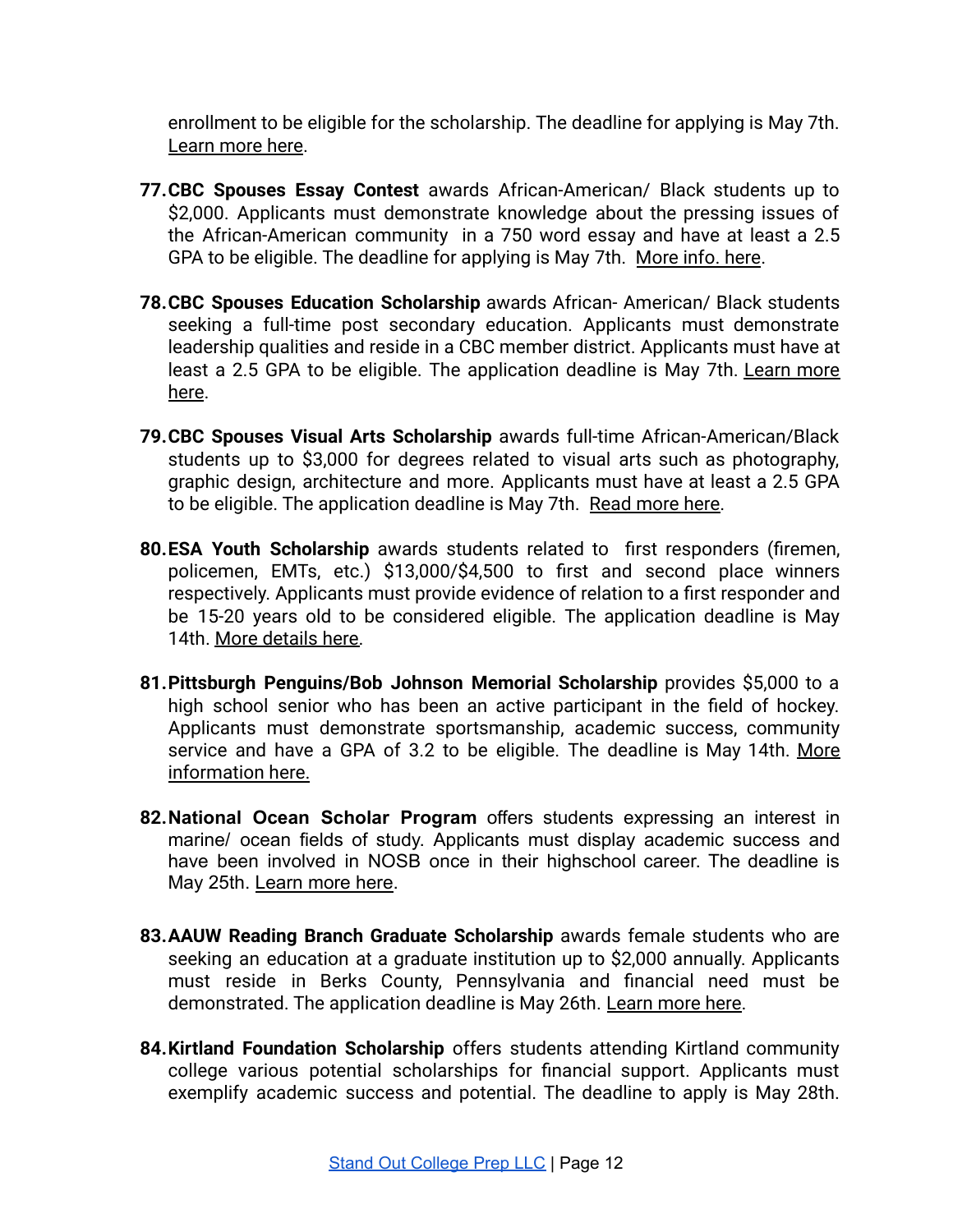[Apply here.](https://www.kirtland.edu/foundation/scholarships/)

- **85.Future Leaders Scholarship Program by NAAAP Philadelphia** offers graduating high school and college enrolled Asian-American students \$1,000 in financial support for college expenses. Applicants must be attending an institution in the listed counties in New Jersey, Delaware, and Pennsylvania. The deadline is May 29th. [More information here.](https://phl.naaap.org/programs/scholarship-program/)
- **86.Nam Knights of America MC - Delaware Valley Chapter Scholarships** offers scholarships to returned veterans and the dependents of veterans \$1,000 in financial support. Relation to a veteran is encouraged;however, it is not required to be eligible. The deadline is May 30th. [More information](https://www.delvalnamknights.org/) here.
- **87.Paula E. Waters-Diamond In The Rough** awards African-American students in their last year of highschool who are interested in post-secondary education. Applicants must be attending one of the eligible high schools listed and have a GPA between 2.0 and 2.99. The deadline is May 31st. [Learn more here.](https://programs.applyists.com/diamond-in-the-rough/#1618927970863-9c95f7e6-a24d)

# **JUNE 2022**

- **88.Beulah Frey Environmental Scholarship** offers awards up to \$2,500 to students enrolling in 2-4 year colleges. Applicants must be applying to an environmental field at a college within the Allegheny, Armstrong, Butler, Beaver, Fayette, Washington, and Westmoreland counties to be considered eligible. The deadline is June 1st. [Read more here](http://www.aswp.org/pages/awards).
- **89.Pennsylvania Federation of Democratic Women's Memorial Scholarship Award** gives 2nd/3rd year female students in Pennsylvania various amounts of financial support. Applicants must be registered as Democratic or involved in the Democratic party activities. The deadline is June 1st. [More details here.](http://pafdw.org/memorial-scholarship-application/)
- **90.Stuck At Prom Scholarship Contest** awards the winner of a prom attire competition \$10,000 in prize money. The eight runner ups will also be awarded various amounts of prize money as well. The winner will be decided by community voting. The deadline is June 9th. Learn [more here.](https://www.duckbrand.com/stuck-at-prom/official-rules)
- **91.The Luther and Mary Ida Vandross Scholarship** offers students seeking to graduate from a historically black college up to \$6,000. Applicants must display financial need and enroll in their 3rd-5th year of undergraduate study. The deadline is June 12th. [Apply here.](https://nccu.academicworks.com/opportunities/683)